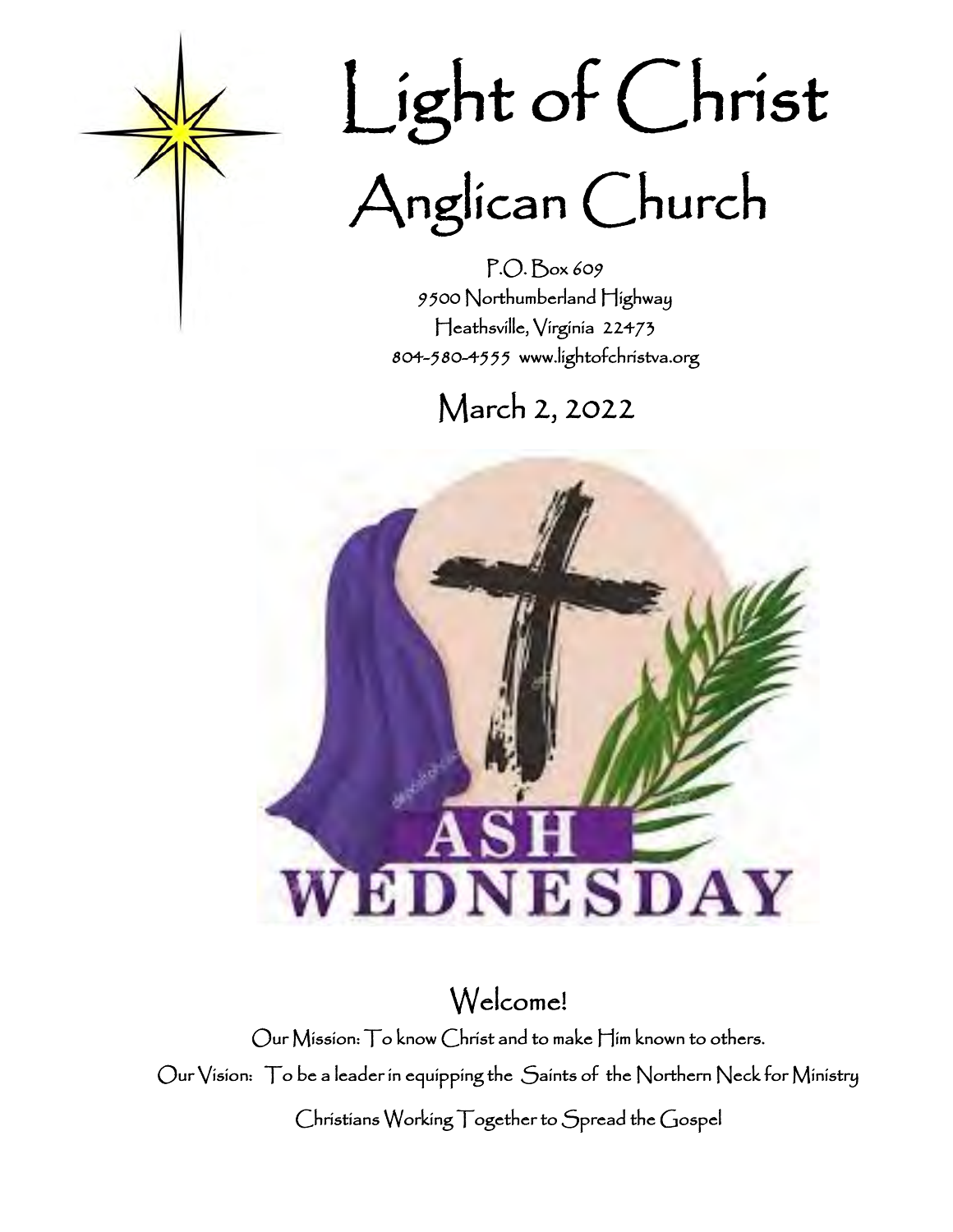*The people stand.* 

### **Salutation and Collect of the Day**

**Priest:** Bless the Lord who forgives all our sins. **People: His mercy endures for ever.** 

*The priest invites the people to the observance of a holy Lent, saying* 

Dear People of God: The first Christians observed with great devotion the days of our Lord's passion and resurrection, and it became the custom of the Church to prepare for them by a season of penitence and fasting. This season of Lent provided a time in which converts to the faith were prepared for Holy Baptism. It was also a time when those who, because of notorious sins, had been separated from the body of the faithful, were reconciled by penitence and forgiveness, and restored to the fellowship of the Church. In this manner, the whole congregation was put in mind of the message of pardon and absolution set forth in the Gospel of our Savior, and of the need that all Christians continually have to renew our repentance and faith.

I invite you, therefore, in the name of the Church, to the observance of a holy Lent: by self-examination and repentance; by prayer, fasting, and alms-giving; and by reading and meditating on God's holy Word.

And to make a right beginning, let us now pray for grace, that we may faithfully keep this Lent.

*The priest and people kneel. A period of silent prayer follows. The priest then says* 

Let us pray.

**Priest:** Almighty and everlasting God, you hate nothing you have made, and forgive the sins of all who are penitent: Create and make in us new and contrite hearts, that we, worthily lamenting our sins and acknowledging our wretchedness, may obtain of you, the God of all mercy, perfect remission and forgiveness; through Jesus Christ our Lord, who lives and reigns with you and the Holy Spirit, one God, for ever and ever. **People: Amen.** 

*The people sit.* 

### **First Reading: Joel 2:1–2, 12–17**

**Reader:** <sup>1</sup> Blow a trumpet in Zion; sound an alarm on my holy mountain! Let all the inhabitants of the land tremble, for the day of the LORD is coming; it is near, <sup>2</sup> a day of darkness and gloom, a day of clouds and thick darkness! Like blackness there is spread upon the mountains a great and powerful people; their like has never been before, nor will be again after them through the years of all generations. <sup>12</sup> "Yet even now," declares the LORD, "return to me with all your heart, with fasting, with weeping, and with mourning; <sup>13</sup> and rend your hearts and not your garments." Return to the LORD your God, for he is gracious and merciful, slow to anger, and abounding in steadfast love; and he relents over disaster.

**Reader:** The Word of the Lord. **People: Thanks be to God.**

<sup>14</sup> Who knows whether he will not turn and relent, and leave a blessing behind him, a grain offering and a drink offering for the LORD your God? <sup>15</sup> Blow the trumpet in Zion; consecrate a fast; call a solemn assembly; 16 gather the people. Consecrate the congregation; assemble the elders; gather the children, even nursing infants. Let the bridegroom leave his room, and the bride her chamber. <sup>17</sup> Between the vestibule and the altar let the priests, the ministers of the LORD, weep and say, "Spare your people, O LORD, and make not your heritage a reproach, a byword among the nations.Why should they say among the peoples, 'Where is their God?'"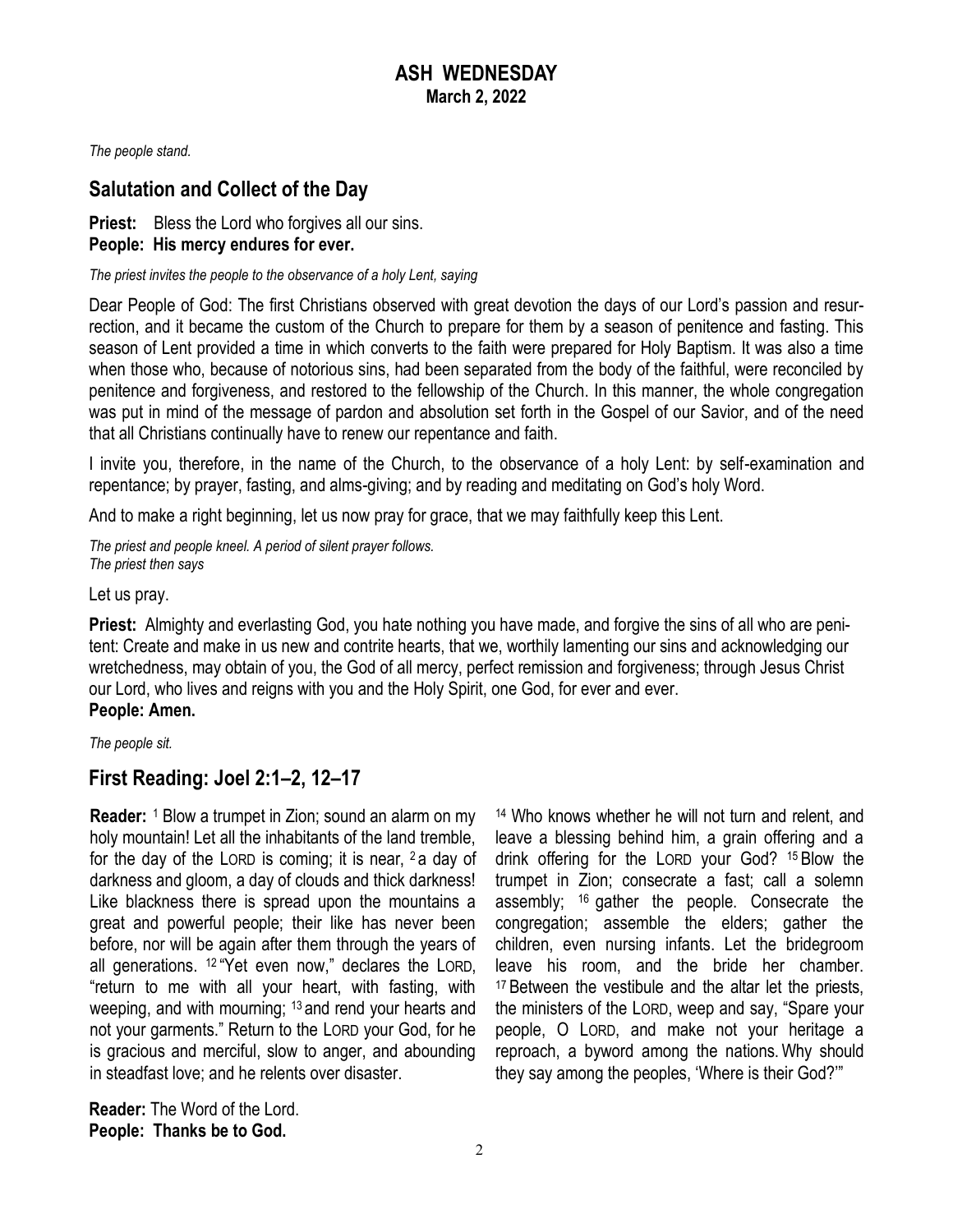### **The Psalm: Psalm 103:8–14** *Benedic, anima mea*

- <sup>8</sup> The LORD is full of compassion and mercy, \* slow to anger and of great kindness.
- nor will he keep his anger for ever. <sup>9</sup> He will not always accuse us, \*
- 10 He has not dealt with us according to our sins, \* nor rewarded us according to our wickedness.
- <sup>11</sup> For as the heavens are high above the earth, \* so is his mercy great upon those who fear him.
- 12 As far as the east is from the west, \* so far has he removed our sins from us.
- 13 As a father cares for his children, \* so does the LORD care for those who fear him.
- 14 For he himself knows whereof we are made; \* he remembers that we are but dust.

### **Reader and People: Glory to the Father, and to the Son, and to the Holy Spirit: as it was in the beginning,**

#### **is now, and will be forever. Amen.**

### **Second Reading: 2 Corinthians 5:20–6:10**

**Reader:** 20 We implore you on behalf of Christ, be reconciled to God. <sup>21</sup> For our sake he made him to be sin who knew no sin, so that in him we might become the righteousness of God. 1Working together with him, then, we appeal to you not to receive the grace of God in vain. <sup>2</sup> For he says, "In a favorable time I listened to you, and in a day of salvation I have helped you." Behold, now is the favorable time; behold, now is the day of salvation. 3We put no obstacle in anyone's way, so that no fault may be found with our ministry, 4 but as servants of God we commend ourselves in every way: by great endurance, in afflictions, hardships, calamities,

<sup>5</sup> beatings, imprisonments, riots, labors, sleepless nights, hunger; <sup>6</sup> by purity, knowledge, patience, kindness, the Holy Spirit, genuine love; <sup>7</sup> by truthful speech, and the power of God; with the weapons of righteousness for the right hand and for the left; 8 through honor and dishonor, through slander and praise. We are treated as impostors, and yet are true;  $9$  as unknown, and yet well known; as dying, and behold, we live; as punished, and yet not killed; <sup>10</sup> as sorrowful, yet always rejoicing; as poor, yet making many rich; as having nothing, yet possessing everything.

#### **Reader:** The Word of the Lord. **People: Thanks be to God.**

*The people stand to sing, and remain standing for the Gospel.*

![](_page_2_Figure_15.jpeg)

### **Hymn: When I Survey the Wondrous Cross vs. 1 & 3**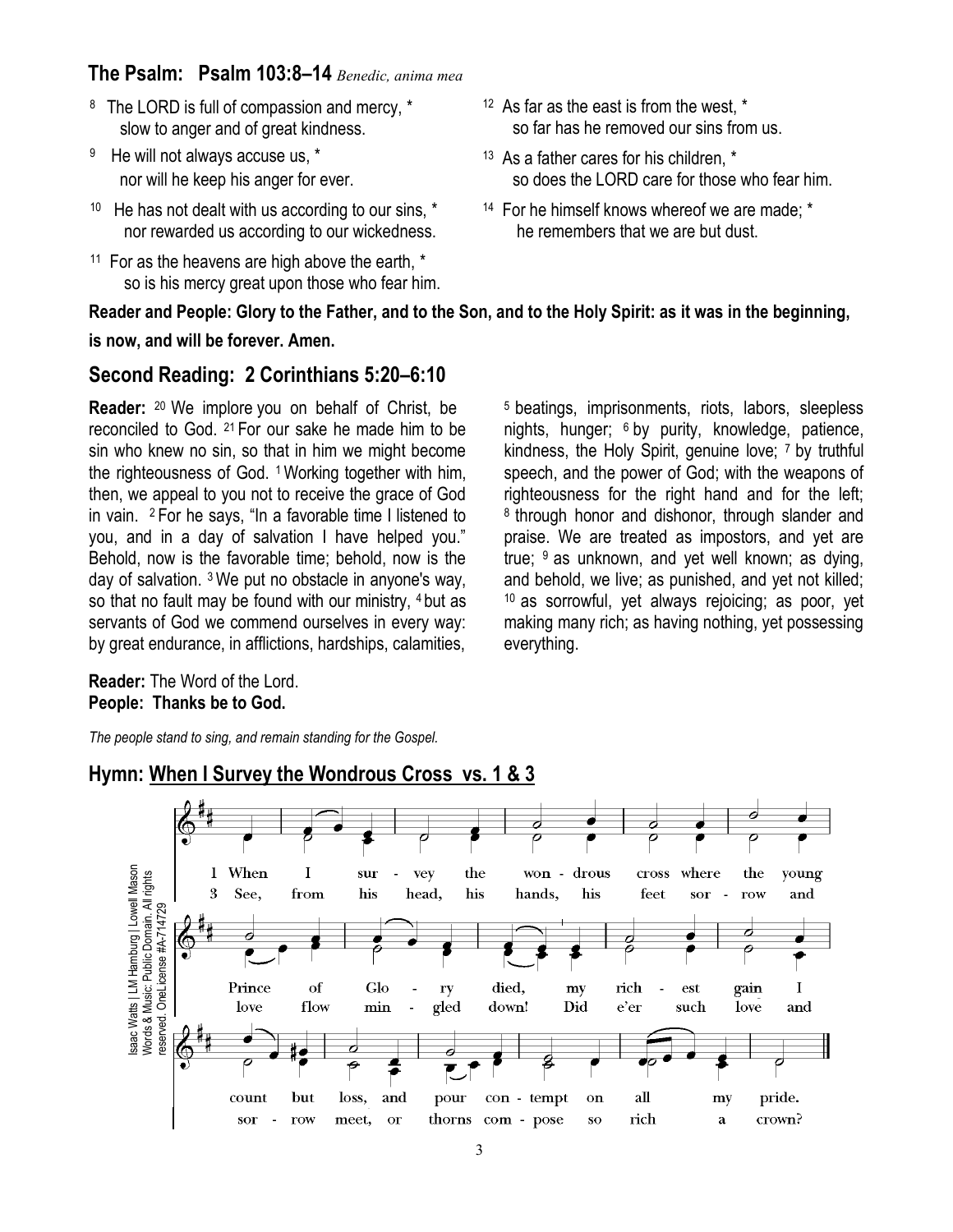### **The Holy Gospel: Matthew 6:1–6, 16–8**

**Priest:** The Holy Gospel of our Lord Jesus Christ according to Matthew. **People: Glory to you, Lord Christ**.

Priest: <sup>1</sup> "Beware of practicing your righteousness before other people in order to be seen by them, for then you will have no reward from your Father who is in heaven. <sup>2</sup> "Thus, when you give to the needy, sound no trumpet before you, as the hypocrites do in the synagogues and in the streets, that they may be praised by others. Truly, I say to you, they have received their reward. <sup>3</sup> But when you give to the needy, do not let your left hand know what your right hand is doing, <sup>4</sup> so that your giving may be in secret. And your Father who sees in secret will reward you. 5 "And when you pray, you must not be like the hypocrites. For they love to stand and pray in the synagogues and at the street corners, that they may be seen by others. Truly, I say to you, they have received their reward. 6 But when you pray, go into your room and shut the door and pray to your Father who is in secret. And your Father who sees in secret will reward you. <sup>16</sup> "And when you fast, do not look gloomy like the hypocrites, for they disfigure their faces that their fasting may be seen by others. Truly, I say to you, they have received their reward. 17But when you fast, anoint your head and wash your face, <sup>18</sup> that your fasting may not be seen by others but by your Father who is in secret. And your Father who sees in secret will reward you. <sup>19</sup> "Do not lay up for yourselves treasures on earth, where moth and rust destroy and where thieves break in and steal, <sup>20</sup> but lay up for yourselves treasures in heaven, where neither moth nor rust destroys and where thieves do not break in and steal. <sup>21</sup> For where your treasure is, there your heart will be also.

**Priest:** The Gospel of the Lord. **People**: **Praise to you, Lord Christ.**

*The people sit.*

#### **Sermon: The Rev. Michael Moffitt**

*Following today's service, the sermon will be available on the church website: www.lightofchristva.org.*

### **Penitential Psalm and Imposition of Ashes**

**Priest:** Let us now call to mind our sin and the infinite mercy of God.

Almighty God, you have created us from the dust of the earth: bless these ashes, we pray, that they may be for us a symbol of our mortality and a sign of our penitence, that we may remember that it is by your grace alone that we receive the gift of eternal life in Jesus Christ our Savior. **People: Amen.**

*The people file up to the front of the church as invited to do so by the ushers. The ashes are imposed with the following words by the priest:*

**Priest:** Remember that you are dust, and to dust you shall return.

*Following the imposition of ashes, the priest and people, kneeling, say the following psalm together:*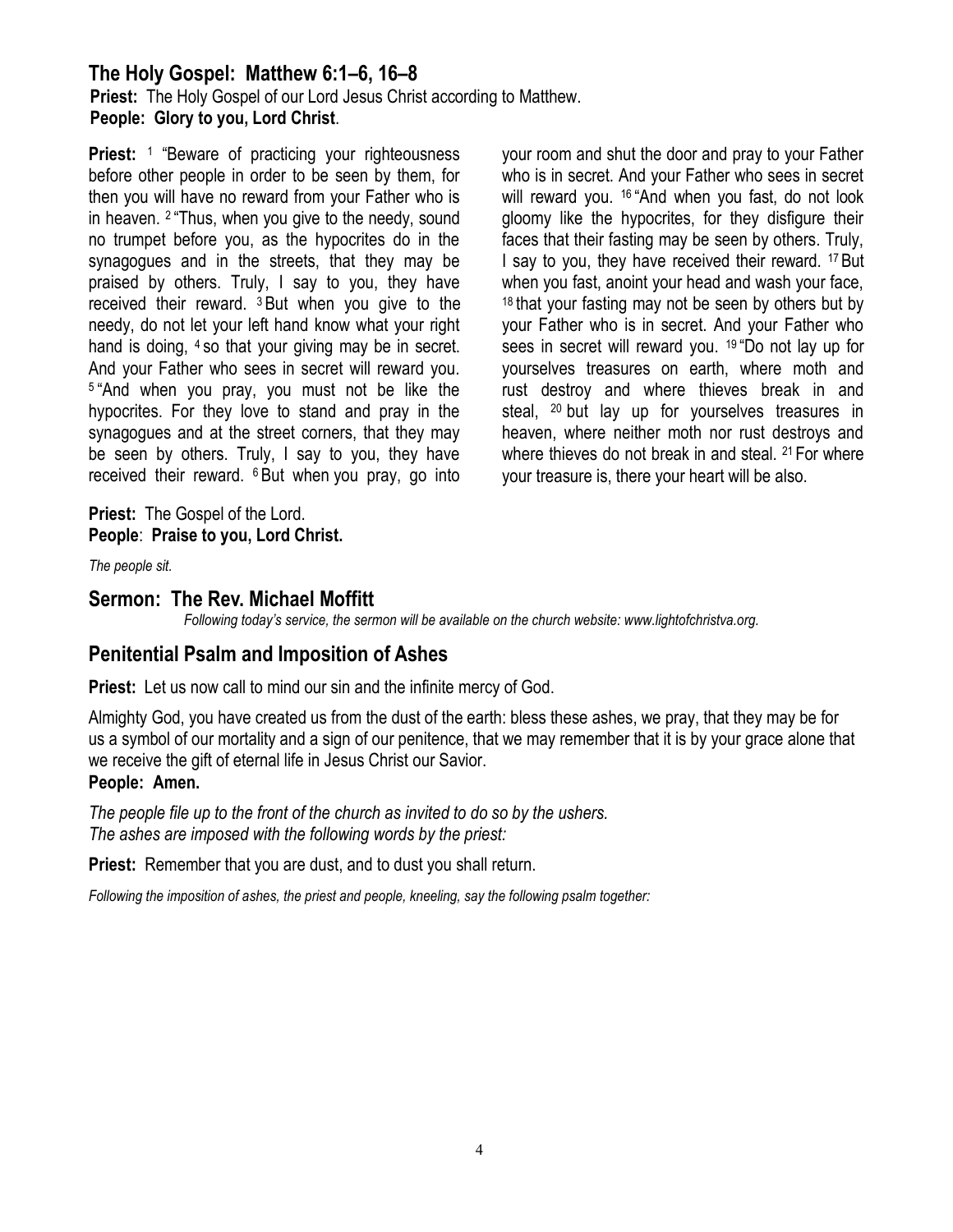#### **Psalm 51** *Miserere mei, Deus*

- <sup>1</sup> Have mercy on me, O God, according to your loving-kindness; \* in your great compassion blot out my offenses.
- <sup>2</sup> Wash me through and through from my wickedness \* and cleanse me from my sin.
- 3 For I know my transgressions, \* and my sin is ever before me.
- <sup>4</sup> Against you only have I sinned \* and done what is evil in your sight.
- 5 And so you are justified when you speak \* and upright in your judgment.
- <sup>6</sup> Indeed, I have been wicked from my birth, \* a sinner from my mother's womb.
- 7 For behold, you look for truth deep within me, \* and will make me understand wisdom secretly.
- <sup>8</sup> Purge me from my sin, and I shall be pure; \* wash me, and I shall be clean indeed.

# **Confession and Litany of Penitence**

*The people kneel or sit in reverence.*

- 10 Hide your face from my sins \* and blot out all my iniquities.
- 11 Create in me a clean heart, O God, \* and renew a right spirit within me.
- 12 Cast me not away from your presence \* and take not your holy Spirit from me.
- <sup>13</sup> Give me the joy of your saving help again \* and sustain me with your bountiful Spirit.
- 14 I shall teach your ways to the wicked, \* and sinners shall return to you.
- <sup>15</sup> Deliver me from death, O God, \* and my tongue shall sing of your righteousness, O God of my salvation.
- 16 Open my lips, O Lord, \* and my mouth shall proclaim your praise.
- <sup>17</sup> Had you desired it, I would have offered sacrifice, \* but you take no delight in burnt-offerings.

**Priest and People: Most holy and merciful Father: We confess to you and to one another, and to the whole communion of saints in heaven and on earth, that we have sinned by our own fault in thought, word, and deed; by what we have done, and by what we have left undone. We have not loved you with our whole heart, and mind, and strength. We have not loved our neighbors as ourselves. We have not forgiven others, as we have been forgiven. We have been deaf to your call to serve, as Christ served us. We have not been true to the mind of Christ. We have grieved your Holy Spirit.**

**Priest:** Lord, have mercy upon us: **People: For we have sinned against you.**

*The priest alone continues, and the people respond.*

For all our unfaithfulness and disobedience; for the pride, vanity, and hypocrisy of our lives; Lord, have mercy upon us:

### **People: For we have sinned against you.**

For our self-pity and impatience, and our envy of those we think more fortunate than ourselves; Lord, have mercy upon us:

### **People: For we have sinned against you.**

For our unrighteous anger, bitterness, and resentment; Lord, have mercy upon us:

### **People: For we have sinned against you.**

For our sexual impurity, our exploitation of other people, and our failure to give of ourselves in love; Lord, have mercy upon us:

### **People: For we have sinned against you.**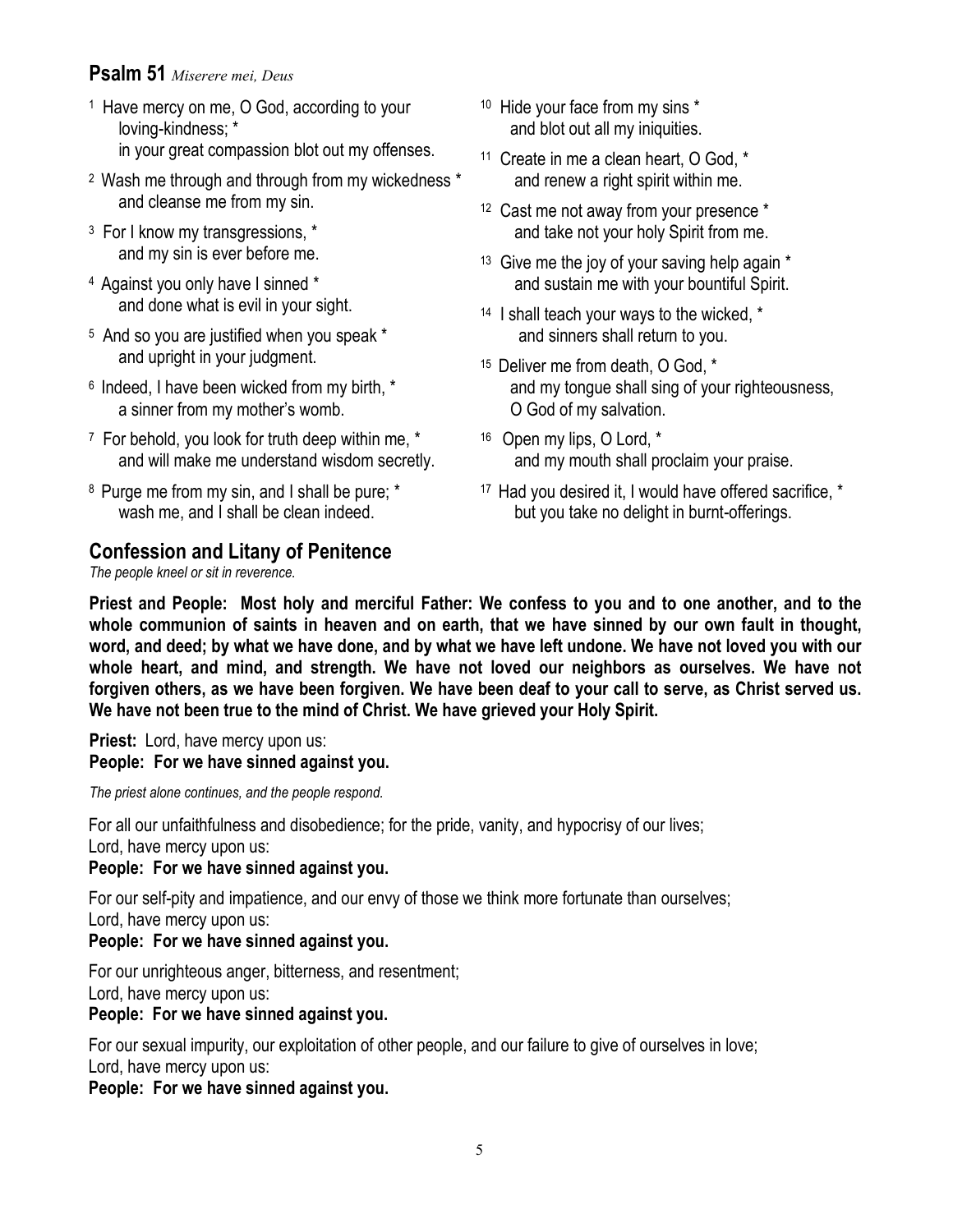For our self-indulgent appetites and ways, and our intemperate pursuit of worldly goods and comforts; Lord, have mercy upon us:

#### **People: For we have sinned against you.**

For our dishonesty in daily life and work, our ingratitude for your gifts, and our failure to heed your call. Lord, have mercy upon us:

#### **People: For we have sinned against you.**

For our blindness to human need and suffering, and our indifference to injustice and cruelty; Lord have mercy upon us:

#### **People: For we have sinned against you.**

For our wastefulness and misuse of your creation, and our lack of concern for those who come after us; Lord, have mercy upon us:

#### **People: For we have sinned against you.**

For all false judgments, for prejudice and contempt of others, and for all uncharitable thoughts and actions toward our neighbors; Lord, have mercy upon us:

#### **People: For we have sinned against you.**

For our negligence in prayer and worship, for our presumption and abuse of your means of grace; Lord, have mercy upon us.

#### **People: For we have sinned against you.**

For seeking the praise of others rather than the approval of God. Lord, have mercy upon us.

#### **People: For we have sinned against you.**

For our failure to commend the faith that is in us; Lord, have mercy upon us.

**People: For we have sinned against you.**

**Priest and People: Show favor to your people, O Lord, who turn to you in weeping, fasting, and prayer. For you are a merciful God, full of compassion, long-suffering, and abounding in steadfast love. You spare us when we deserve punishment, and in your wrath you remember mercy. Spare your people, good Lord, spare us; in the multitude of your mercies, look upon us and forgive us; through the merits and meditation of your blessed Son, Jesus Christ our Lord. Amen.**

### **The Absolution**

*The priest alone stands and, facing the people, says*

**Priest:** Almighty God, the Father of our Lord Jesus Christ, desires not the death of sinners, but that they may turn from their wickedness and live. He has empowered and commanded his ministers to pronounce to his people, being penitent, the absolution and remission of their sins. He now pardons and absolves all who truly repent and with sincere hearts believe his holy Gospel. For this reason, we beseech him to grant us true repentance and his Holy Spirit, that our present deeds may please him, the rest of our lives may be pure and holy, and that at the last we may come to his eternal joy; through Jesus Christ our Lord.

#### **People: Amen.**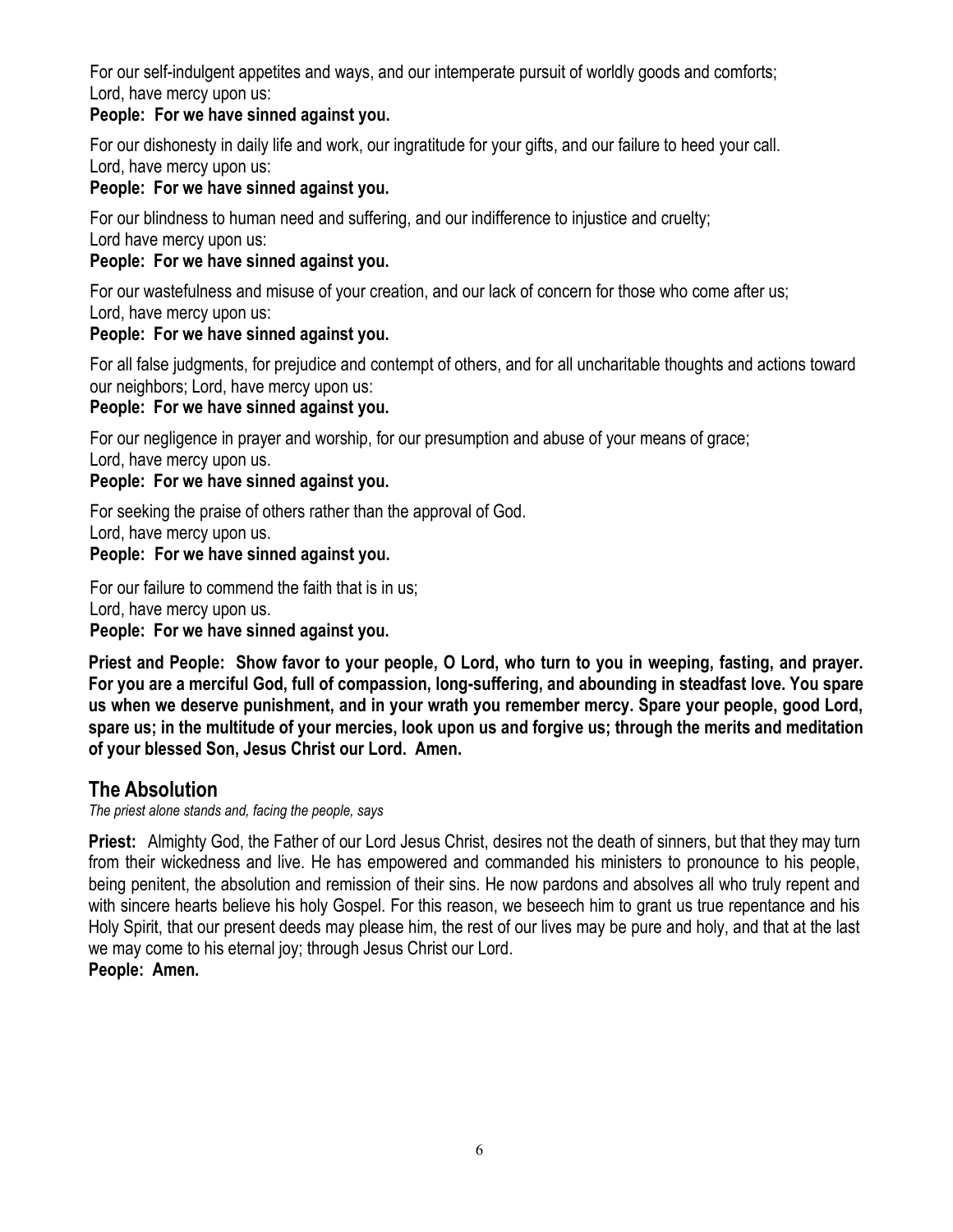### **The Comfortable Words**

**Priest:** Hear the Word of God to all who truly turn to him.

*The saying is trustworthy and deserving of full acceptance, that Christ Jesus came into the world to save sinners*. *1 Timothy 1:15*

*If anyone sins, we have an advocate with the Father, Jesus Christ the righteous. He is the propitiation for our sins, and not for ours only, but also for the sins of the whole world. 1 John 2:1-2*

### **The Peace**

*The people stand and greet each other with God's peace.*

**Priest:** The peace of the Lord be always with you.

**People: And with your spirit.**

# **The Holy Communion**

**The Doxology:** *The people stand and sing:*

![](_page_6_Figure_10.jpeg)

### **The Great Thanksgiving**

*The people remain standing.*

**Priest:** The Lord be with you.

**People: And also with you.**

**Priest:** Lift up your hearts.

**People: We lift them to the Lord.**

**Priest:** Let us give thanks to the Lord our God.

**People: It is right to give him thanks and praise.**

**Priest:** It is right, and a good and joyful thing, always and everywhere to give thanks to you, Father Almighty, Creator of heaven and earth. You bid your faithful people cleanse their hearts, and prepare with joy for the Pascal feast; that, fervent in prayer and in works of mercy, and renewed by your Word and Sacraments, they may come to the fullness of grace which you have prepared for those who love you. Therefore we praise you, joining our voices with Angels and Archangels and with all the company of heaven, who for ever sing this hymn to proclaim the glory of your Name: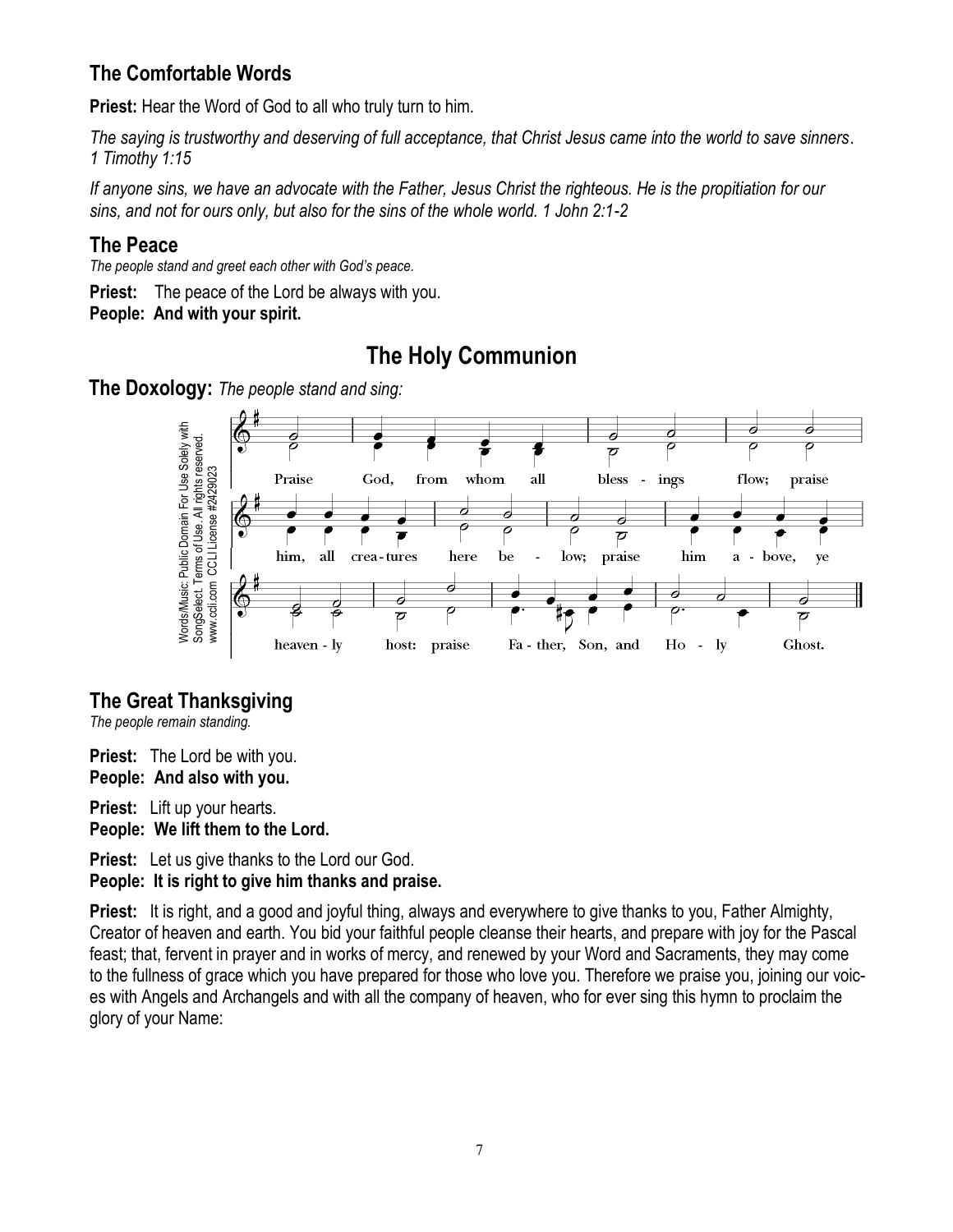### **Sanctus: Holy, holy, holy, Lord**

![](_page_7_Figure_1.jpeg)

*The people kneel or sit reverently.*

**Priest:** Holy and gracious Father: In your infinite love you made us for yourself; and, when we had fallen into sin and become subject to evil and death, you, in your mercy, sent Jesus Christ, your only and eternal Son, to share our human nature, to live and die as one of us, to reconcile us to you, the God and Father of all. He stretched out his arms upon the cross, and offered himself, in obedience to your will, a perfect sacrifice for the whole world.

On the night he was handed over to suffering and death, our Lord Jesus Christ took bread; and when he had given thanks to you, he broke it, and gave it to his disciples, and said, "Take, eat: This is my Body, which is given for you. Do this for the remembrance of me."

After supper he took the cup of wine; and when he had given thanks, he gave it to them, and said, "Drink this, all of you: This is my Blood of the new Covenant, which is shed for you and for many for the forgiveness of sins. Whenever you drink it, do this for the remembrance of me."

Therefore we proclaim the mystery of faith:

| <b>Priest and People:</b> | Christ has died.        |
|---------------------------|-------------------------|
|                           | Christ is risen.        |
|                           | Christ will come again. |

**Priest:** We celebrate the memorial of our redemption, O Father, in this sacrifice of praise and thanksgiving. Recalling his death, resurrection, and ascension, we offer you these gifts. Sanctify them by your Holy Spirit to be for your people the Body and Blood of your Son, the holy food and drink of new and unending life in him. Sanctify us also that we may faithfully receive this holy Sacrament, and serve you in unity, constancy, and peace; and at the last day bring us with all your saints into the joy of your eternal kingdom. All this we ask through your Son Jesus Christ: By him, and with him, and in him, in the unity of the Holy Spirit all honor and glory is yours, Almighty Father, now and forever.

**People: Amen.**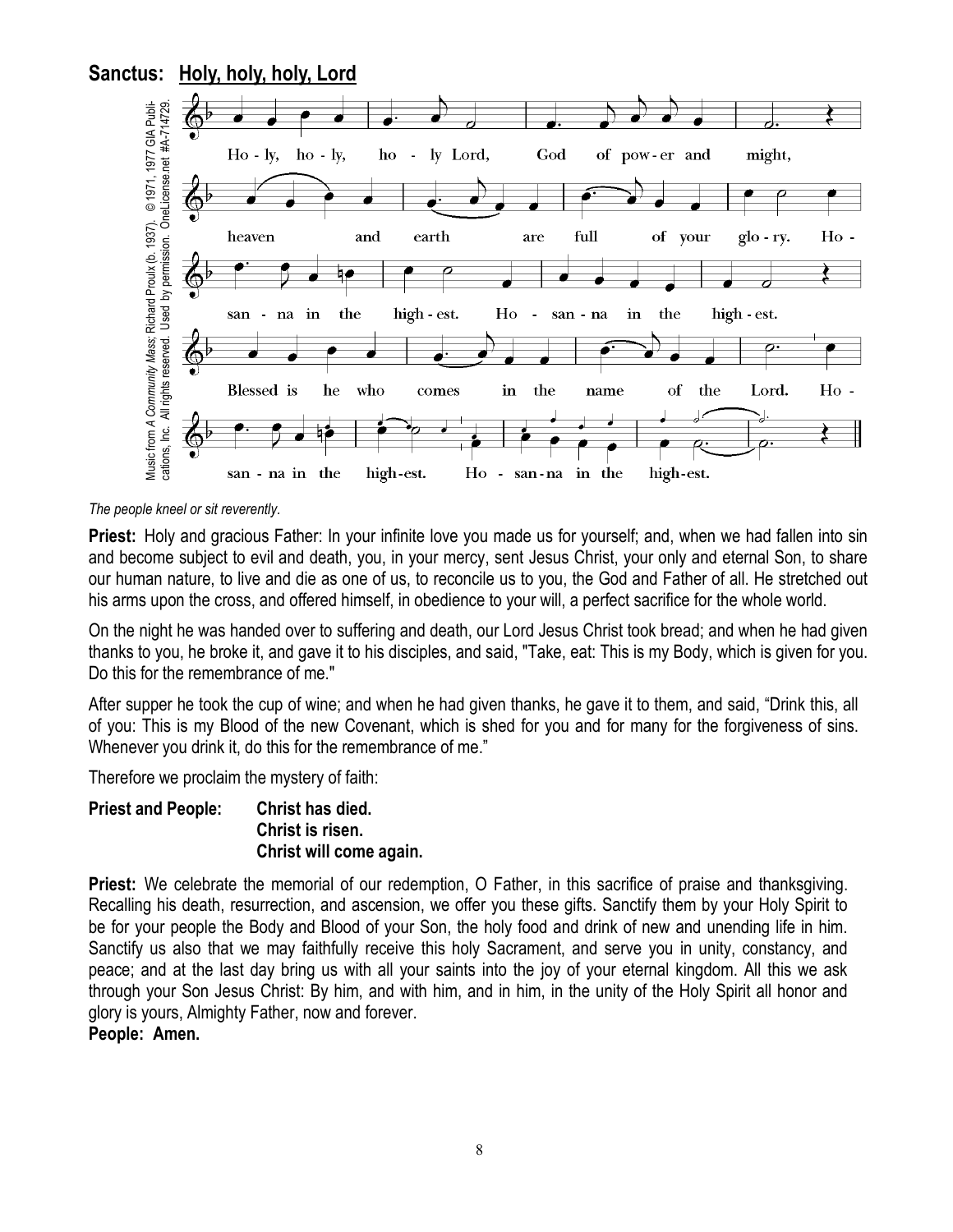**Priest:** And now, as our Savior Christ has taught us, we are bold to say:

**People and Priest:** O**ur Father, who art in heaven,** 

**hallowed be thy Name, thy kingdom come; thy will be done, on earth as it is in heaven.** G**ive us this day our daily bread.**  A**nd forgive us our trespasses, as we forgive those who trespass against us.** A**nd lead us not into temptation, but deliver us from evil.**  F**or thine is the kingdom, and the power, and the glory, forever and ever. Amen.**

#### **The Breaking of the Bread**

*The priest breaks the consecrated Bread and says*

**Priest:** Christ our Passover is sacrificed for us: **People: Therefore let us keep the feast.** 

**Priest:** The Gifts of God for the people of God. Take them in remembrance that Christ died for you, and feed on him in your hearts by faith, with thanksgiving.

#### **Communion of the People**

*If you are a baptized Christian, we welcome you to Holy Communion at Light of Christ Anglican Church. Both the bread and the wine are offered at Communion. The Bread and the Cup are given to the communicants with these:*

**Eucharist Minister:** The Body of Christ, the Bread of heaven. **Communicant: Amen.**

**Eucharist Minister:** The Blood of Christ, the Cup of salvation. **Communicant: Amen.**

#### **The Post Communion Prayer**

**Priest:** Let us pray.

**Priest and People:** Heavenly Father, we thank you for feeding us with the spiritual food of the most precious body and blood of your Son, our Savior, Jesus Christ; and for assuring us in these holy mysteries that we are living members of the body of your Son, and heirs of your eternal Kingdom. And now, Father, send us out to do the work you have given us to do, to love and serve you as faithful witnesses of Christ our Lord. To him, to you, and to the Holy Spirit, be honor and glory, now and forever. **Amen.**

#### **The Blessing**

**Priest:** The peace of God, which passes all understanding, keep your hearts and minds in the knowledge and love of God, and of his Son Jesus Christ our Lord; and the blessing of God Almighty, the Father, the Son, and the Holy Spirit, be among you, and remain with you always. **Amen.**

9

*The people stand and sing.*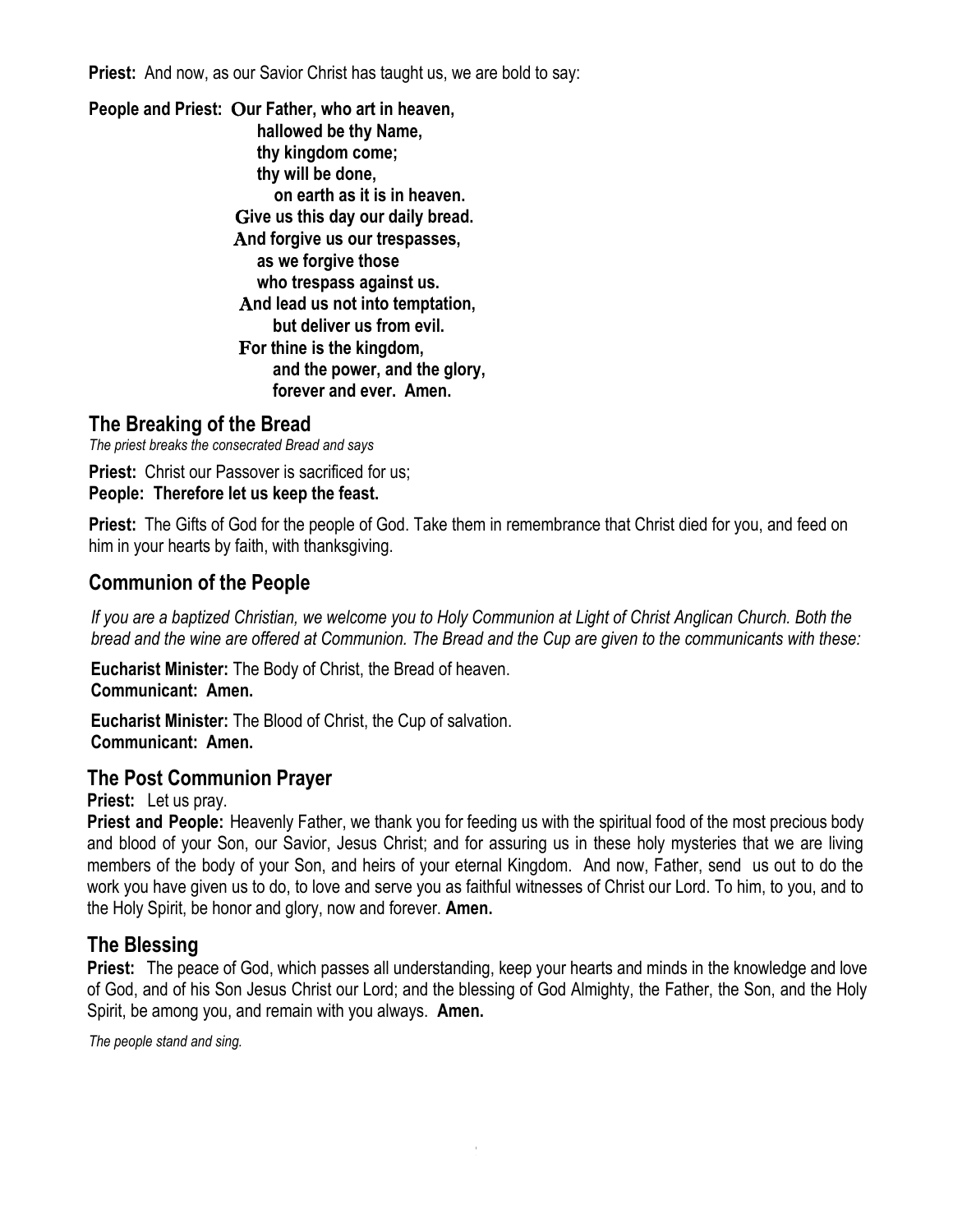Hymn: **Blessed Be the Lord God Almighty** (Sing Twice)

![](_page_9_Figure_1.jpeg)

Words and Music: Bob Fitts © 1984 Scripture in Song (a div. of Integrity Music, Inc.) c/o Integrity Incorporated. All rights reserved. Used by permission. CCLI License #2429023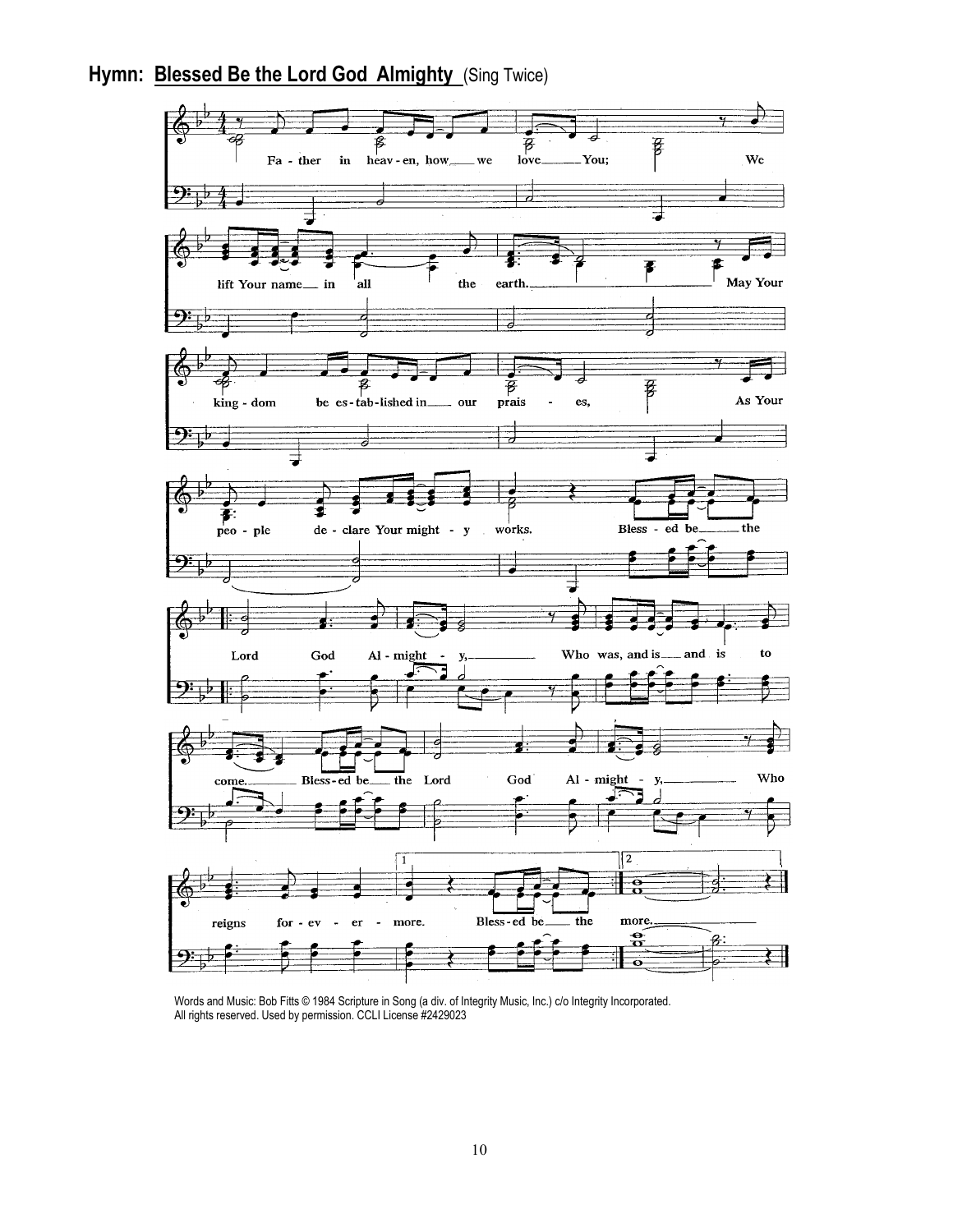#### **Closing Hymn: Beneath the Cross of Jesus vs. 1-3**

![](_page_10_Figure_1.jpeg)

Words & Music: Public Domain. For use solely with SongSelect Terms of Use. All rights reserved. CCLI License #2429023

*The Priest dismisses the people.* **People: Thanks be to God.**